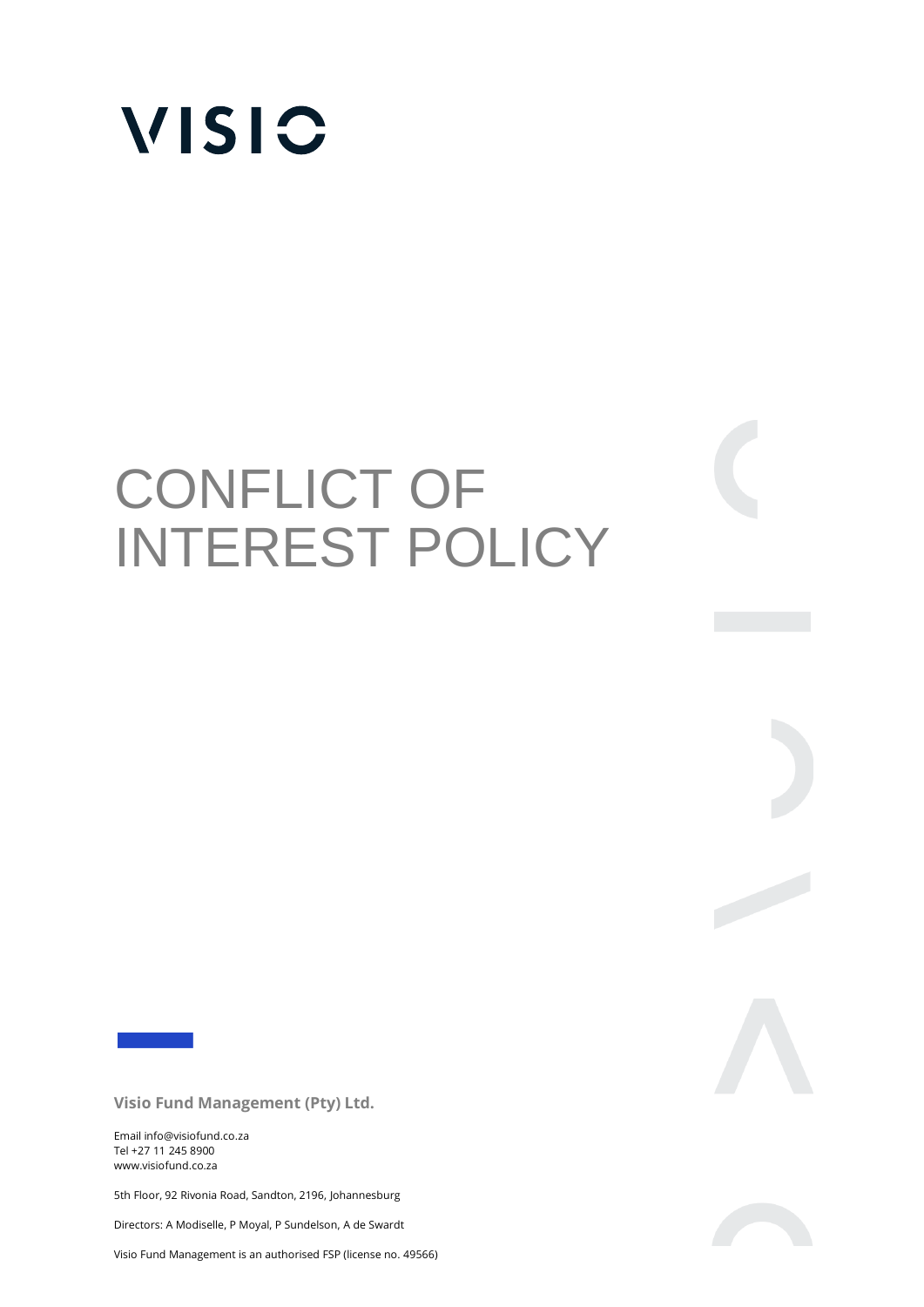## INTRODUCTION

Section 3A(2)(a) of the General Code of Conduct for Authorised Financial Services and Representatives requires every Financial Service Provider to adopt, maintain and implement a Conflict of Interest Policy that complies with the provisions of the FAIS Act.

This document embodies the Conflict of Interest Policy for Visio Fund Management (Pty) Limited (FSP 49566) and its associates, who collectively will hereinafter be referred to as "Visio". Terms not defined in the Conflict of Interest Policy are listed under Annexure A.

This policy is applicable to the FSP, all providers of the FSP, key individuals, representatives, associates, and administrative personnel. The FSP is committed to ensuring compliance with this policy and the processes will be monitored on an ongoing basis.

Any non-compliance with the policy will be viewed in a severe light. Non-compliance will be subject to disciplinary procedures in terms of FAIS and employment conditions and can ultimately result in debarment or dismissal as applicable.

Avoidance, limitation, or circumvention of this policy via an associate will be deemed noncompliance.

## OBJECTIVES OF THE POLICY

In terms of the Financial Advisory and Intermediary Services Act, 2002, Visio is required to maintain and operate effective organisational and administrative arrangements with a view to taking all reasonable steps to identify, monitor and manage conflict of interest. Visio has put in place a policy to safeguard its clients' interests and ensure fair treatment of clients.

All providers, key individuals, representatives, associates, and administrative personnel will commit to such policy and the processes will be monitored on an ongoing basis.

Visio keeps and maintains registers in which all actual or potential conflicts are recorded.

The primary objectives of this Policy are:

- a. To disclose to Visio's clients any circumstances which may give rise to an actual or potential conflict of interest and take all reasonable steps to ensure fair treatment of the client;
- b. To provide guidance on the behaviours expected in accordance with Visio's standards;

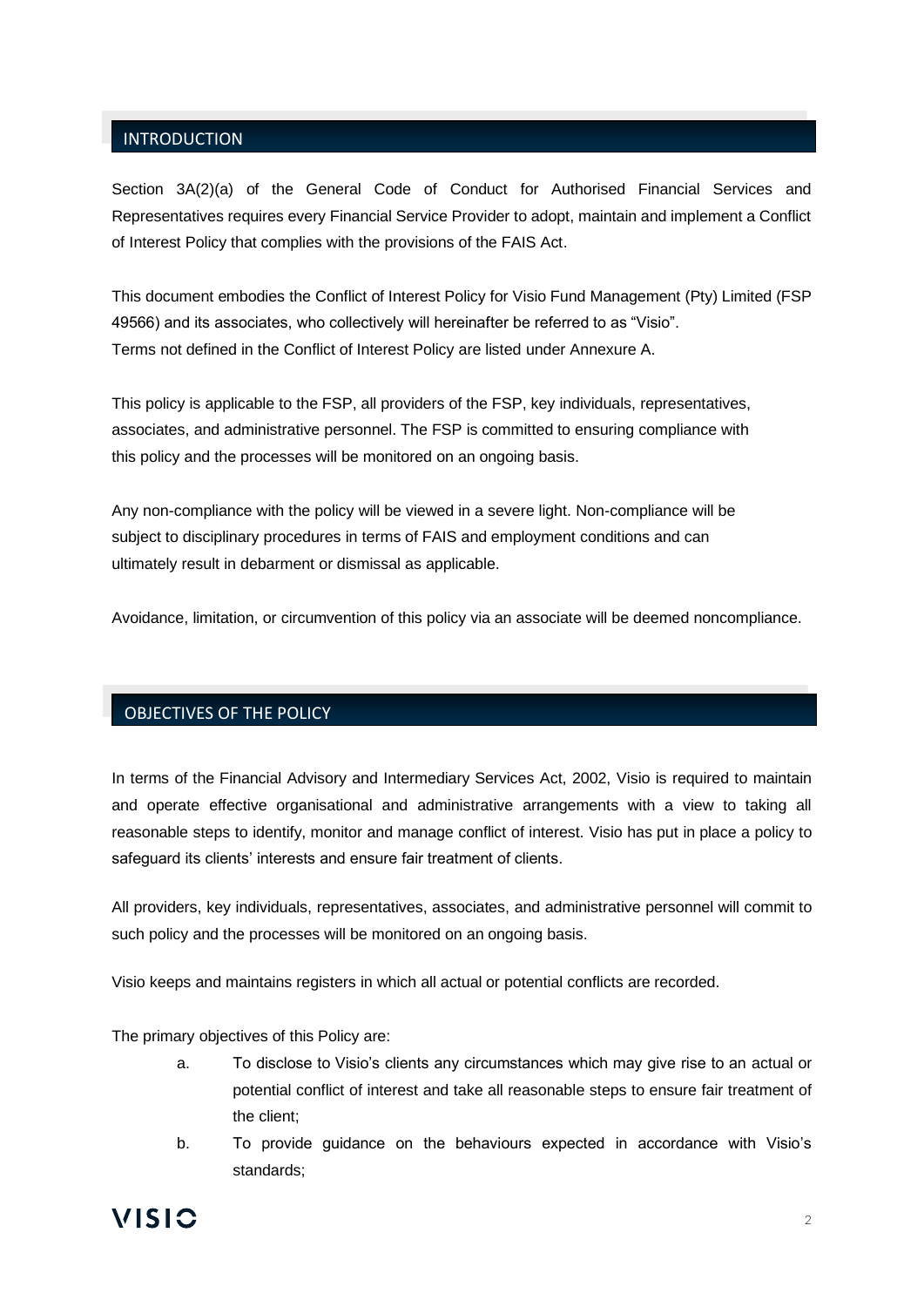- c. To promote transparency and to avoid business-related conflict of interest;
- d. To ensure fairness in the interests of employees and Visio*;*
- e. To document the process for the disclosure, approval and review of activities that may amount to actual, potential, or perceived conflict of interest;
- f. To provide a mechanism for the objective review of personal outside interests and circumstances that may give rise to potential or actual conflict of interest;
- g. To ensure all Visio's employees comply with the provisions of the policy, related policies and general fiduciary duty towards Visio's funds as set out in the PA Dealing Policy.
- h. To guide the behavior of all Visio employees, set the standard of conduct and create a sense of obligation, with regards to the rules regarding accepting or giving gifts, financial interests, entertainment, and hospitality;
- i. To avoid the creation of an appearance of impropriety or raise a potential conflict of interest;
- j. To safeguard both Visio and its third parties' interests;
- k. To mitigate reputational risk through the acceptance and giving of gifts and financial interests; and
- l. To mitigate any breach of local or international corruption or bribery laws.

Visio is committed to ensuring that all business is conducted in accordance with good business practice. To this end, Visio conducts business in an ethical and equitable manner and in a way that safeguards the interests of all stakeholders to minimize and manage all real or potential conflict of interest. Visio and its representatives must therefore avoid (or mitigate where avoidance is not possible) any conflict of interest between Visio and a client or its representative and a client.

# UNDERSTADNING CONFLICT OF INTEREST

## **When is it a Conflict of Interest?**

"**Conflict of interest**" means any situation in which Visio or its representative has an actual or potential interest that may, in rendering a financial service to a client, influence the objective performance of his, her or its obligations to that client; or prevent Visio or its representatives from rendering an unbiased and fair financial service to that client, or from acting in the interests of that client, including, but not limited to:

- a financial interest;
- an ownership interest:
- any relationship with a third party ("third party") means
- a product supplier,
- another provider,

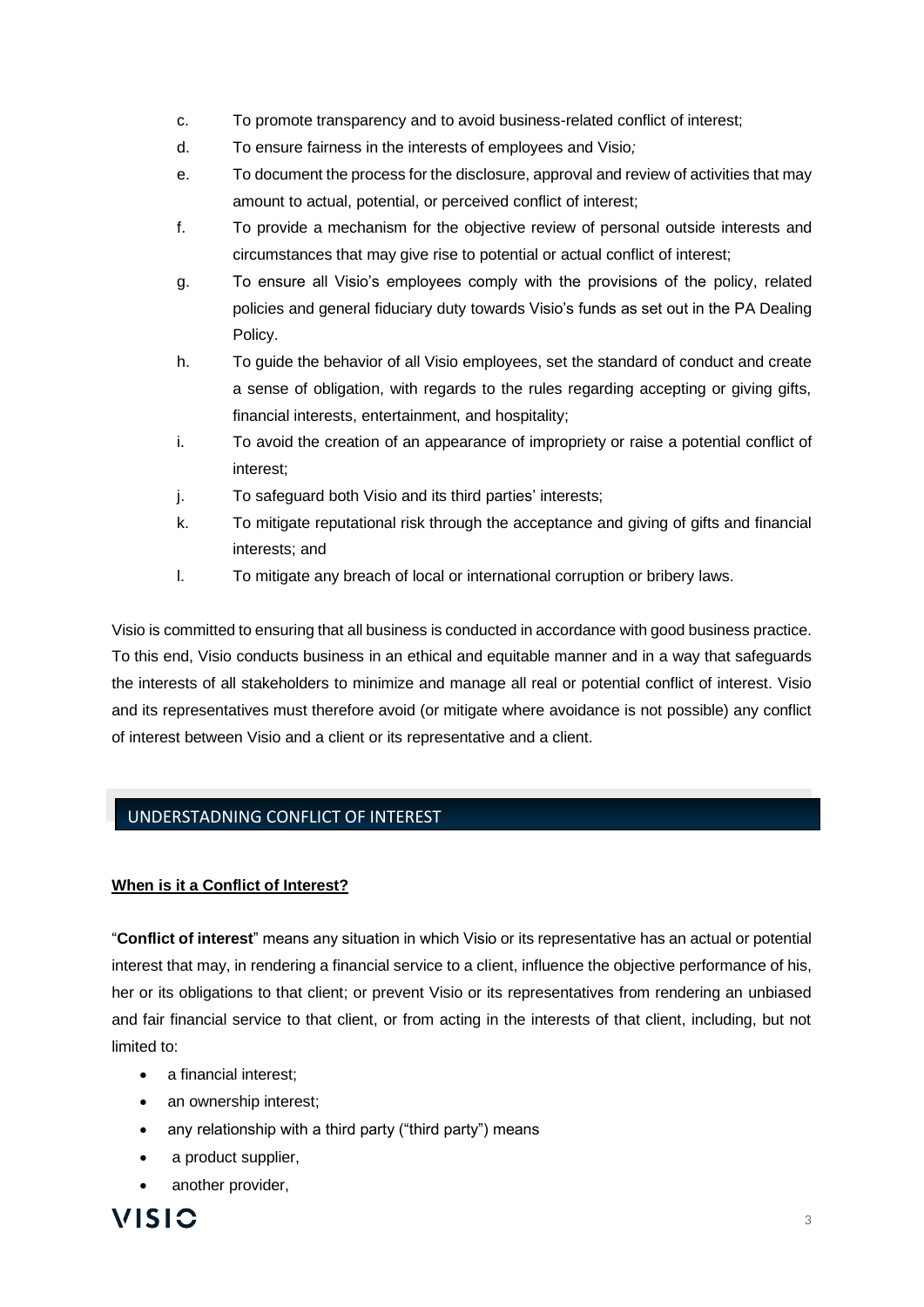- an associate of a product supplier or a provider;
- a distribution channel:
- any person who in terms of an agreement or arrangement with a person referred to in paragraphs (i) to (iv) above provides a financial interest to a provider or its representatives.)

"**Financial interest"** means any cash, cash equivalent, voucher, gift, service, advantage, benefit, discount, domestic and foreign travel, hospitality, accommodation, sponsorship, other incentive, or valuable consideration which exceeds R1000, other than –

- a. an ownership interest;
- b. training that is not exclusively available to a selected group of providers or representatives on:
	- products and legal matters relating to those products:
	- general financial and industry information;
	- specialized technological systems of a third party necessary for the rendering of a financial service; but excluding travel and accommodation associated with that training.

"**Any relationship with a third party**" means any relationship with a product supplier, other FSPs, an associate of a product supplier or an associate of the FSP. A third party also includes any other person who, in terms of an agreement or arrangement, provides a financial interest to the FSP or its representatives.

"**Immaterial financial interest**" any financial interest with a determinable monetary value, the aggregate of which does not exceed R1000 in any calendar year from the same third party in that calendar year received by –

- a provider who is a sole proprietor: or
- a representative for that representative's direct benefit.
- A provider, who for its benefit or that of some or all its representatives, aggregates the immaterial financial interest paid to its representatives.

Visio or its representatives may only receive or offer financial interest from or to a third party as determined by the Registrar of Financial Services Providers from time to time.

The Registrar of Financial Services Providers issued Board Notice 58 of 2010 (BN 58) under section 15 of the Financial Advisory and Intermediary Services Act, 2002 (FAIS). BN 58 amends the General Code of Conduct for Authorised Financial Services Providers and Representatives under FAIS and determines that a financial services provider or its representatives may only receive or offer financial interest from or to a third party as follows:

a. Commission authorised under the Long-term Insurance Act (52 of 1998);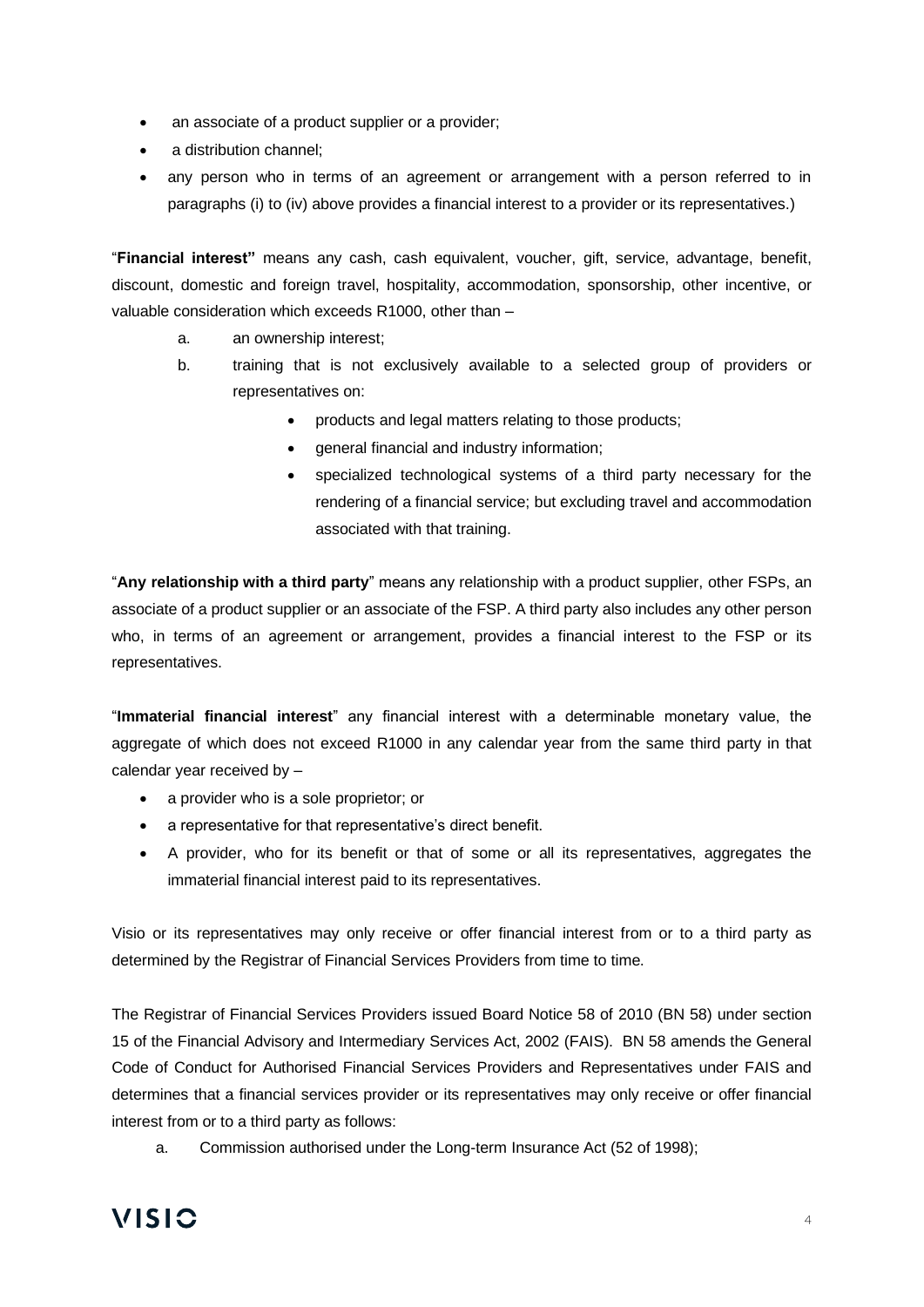- b. Fees authorised under the Long-term Insurance Act (52 of 1998) if those fees are reasonably commensurate to a service being rendered;
- c. Fees for the rendering of a financial service in respect of which commission or fees referred to in sub-paragraph (i), (ii) or (iii) is not paid, if those fees –
	- i. are specifically agreed to by a client in writing; and
	- ii. may be stopped at the discretion of that client.
- d. Fees or remuneration for the rendering of a service to a third party, which fees or remuneration are reasonably commensurate to the service being rendered;
- e. Subject to any other law, an immaterial financial interest; and
- f. A financial interest, not referred to under sub-paragraph (a) to (e), for which a consideration, fair value or remuneration that is reasonably commensurate to the value of the financial interest, is paid by that provider or representative at the time of receipt thereof.

## **On what basis may Visio give and receive financial interests?**

The financial interest referred to above may only be offered or received by the FSP or its representatives, if:

- The financial interests are proportionate (reasonably commensurate) to the service being rendered, considering the nature of the service, the resources, skills, and competencies that are reasonably required to perform it.
- The payment of those financial interests does not result in the FSP, or representative being remunerated more than once for performing the same service.
- Any actual or potential conflicts between the interests of clients and the interests of the person receiving those financial interests are effectively mitigated; and
- The payment of those financial interests does not impede the delivery of fair outcomes to clients.

Visio may not offer any financial interest to its representatives-

- for giving preference to the quantity of business secured for the provider to the exclusion of the quality of the service rendered to clients; OR
- for giving preference to a specific product of a product supplier, where a representative may recommend more than one product of that product supplier to a client; OR
- for giving preference to a specific product supplier, where a representative may recommend more than one product supplier to a client.

In relation to delivery of fair outcomes for clients, the FSP must demonstrate that a determination of a representative's entitlement to a financial interest, considers measurable indicators, relating to the:

• Achievement of minimum service level standards in respect of clients

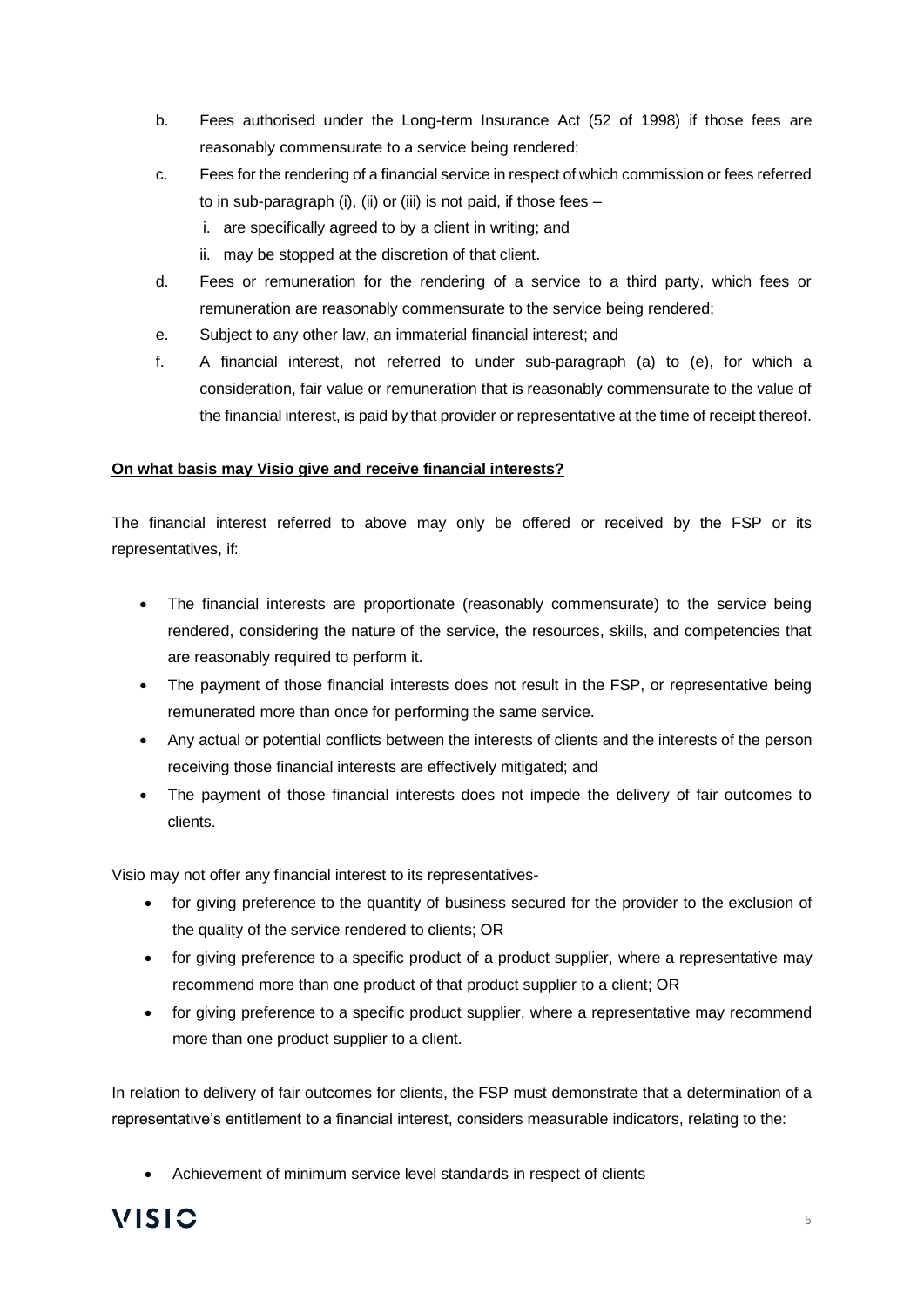- Delivery of fair outcomes for clients; and
- Quality of the representative's compliance with the FAIS Act.

# MECHANISMS FOR IDENTIFYING CONFLICT OF INTEREST

To adequately manage Conflict of Interest, senior management have primary responsibility for identifying, recording, and managing conflict of interest. They will be assisted in the management of conflict of interest situations by the Compliance Manager.

In determining whether there is or may be a COI to which the policy applies, Visio considers whether there is a material risk of unfair treatment or bias for the client, taking into account whether the Visio or its representative, associate or employee:

- is likely to make a financial gain, or avoid a financial loss, at the expense of the client;
- has an interest in the outcome of a service provided to the client or of a transaction carried out on behalf of the client, which is distinct from the client's interest in that outcome.
- has a financial or other incentive to favour the interest of another client, group of clients or any other third party over the interests of the client.
- receives or will receive from a person other than the client, an inducement in relation to a service provided to the client in the form of monies, goods, or services, other than the legislated commission or reasonable fee for that service.

The Conflict of Interest Register will be reviewed periodically by the Board of Directors and senior management to identify new or potential conflicts, avoidable or unavoidable conflicts.

## RESOLVING CONFLICT OF INTEREST

If it is decided to proceed, the conflict can be normally managed by a combination of internal controls and appropriate disclosures.

Depending on the circumstances and the nature of any given conflict, it may be appropriate to:

- ❖ Disclose the conflict of interest to the client in writing and at the earliest reasonable opportunity;
- ❖ Allocate another member of staff to provide the service;
- ❖ Decline to provide a service to the client;
- ❖ Initiate internal/external disciplinary action (e.g., referring the matter to the Regulator) where warranted.

What constitutes an appropriate response to a given conflict of interest will always depend on the circumstances and facts of the case.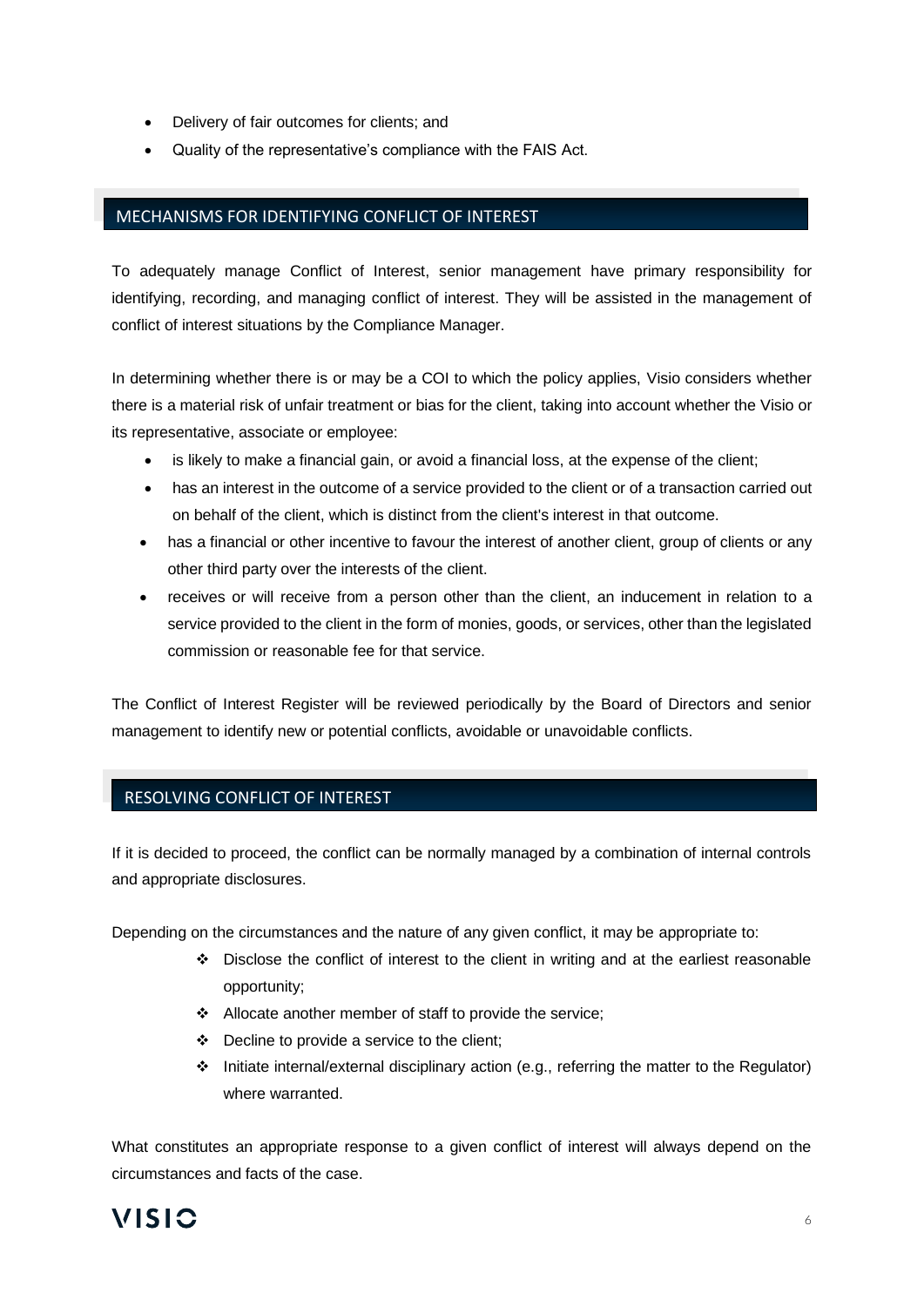In the event of a conflict of interest being identified and avoidance of this conflict of interest is not possible, the Compliance Manager must be advised of the reasons therefore and what measures the business will implement to mitigate such conflict of interest. Measures to mitigate will include disclosure to clients.

## POTENTIAL CONFLICT OF INTEREST THAT COULD AFFECT VISIO

A conflict of interest is a situation in which financial or other personal considerations have the potential to compromise or bias professional judgement and objectivity.

An apparent conflict of interest is one in which a reasonable person would think that the professional's judgement is likely to be compromised. A potential conflict of interest involves a situation that may develop into an actual conflict of interest.

The following are potential conflict of interest that could affect Visio*:*

- ❖ Directorships or other employment. Every employee is required, in terms of their employment contract, to receive prior written approval from any one of the Directors if during an employee's period of service, whether for reward or not, directly, or indirectly he/she is interested or engaged in or concerned with or employed by any business, trade or concern other than that of Visio.
- ❖ Interests in business enterprises or professional practices;
- ❖ Share ownership;
- ❖ Beneficial interests in trusts;
- ❖ Personal account trading;
- ❖ Professional associations or relationships with other organizations;
- ❖ Personal associations with other groups or organizations, or family relationships;
- ❖ Front running, which Visio strongly prohibits;
- ❖ Rebates;
- ❖ Kickbacks; and
- ❖ Commission.

# RULES REGARDING GIFTS

a. An employee should not accept or provide any gifts, that might influence the decisions he/she or the recipient must make in business transactions, or that others might reasonably believe would influence those decisions.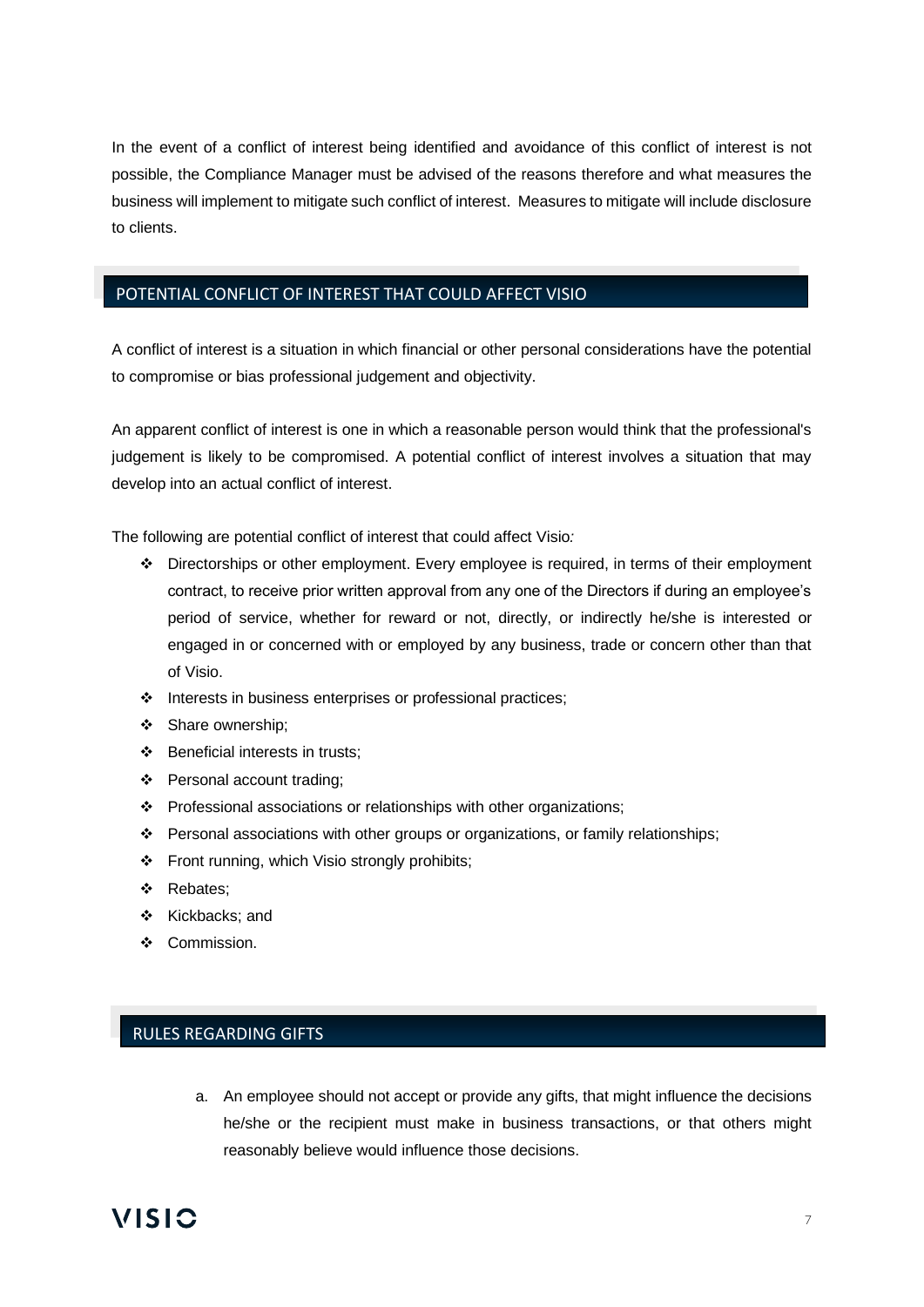- b. Modest gifts, financial interests and favours, which would not be regarded by others as improper, may be accepted or given on an occasional basis. Entertainment that satisfies these requirements and conforms to generally accepted business practices also is permissible.
- c. Where there is a law or rule that applies to the conduct of a particular business or the acceptance of gifts of even nominal value, the law or rule must be followed.
- d. Gifts given to any third party, supplier or client by a Visio employee will require written approval from the Chief Executive Officer (CEO) and may not exceed a value of R1000. Such giving of gifts shall not in any way amount to undue influence on any third party, supplier or client. No more than one gift shall be given to the same third party, supplier or client on an annual basis.
- e. All gifts received or given, exceeding R1000, must be disclosed within 30 days from receipt of such gift in the Financial Interest Register. The Register will be kept with the Compliance Manager.

# MEASURES TO AVOID CONFLICT OF INTEREST

The Key Individuals and the Compliance Manager are responsible to monitor compliance with the Conflict of Interest Policy and ensure that all Key Individuals, representatives and staff are aware that they need to report all actual and potential conflict of interest that might become relevant to them.

- 1. The Key Individuals and the CEO shall regularly review all terms and conditions of the relationship between Visio and all product suppliers, associates, third parties and the like.
- 2. Create awareness and knowledge of applicable stipulations of the General Code of Conduct and relevant legislation relating to conflict of interest, through training and educational material.
- 3. Ensure understanding and adoption of Conflict of Interest Policy and management measures by all employees, representatives and associates.
- 4. Carry out regular inspections on all commissions, remuneration, fees, and financial interests proposed or received in order to avoid non-compliance.
- 5. Keep a register of Conflict of Interest.

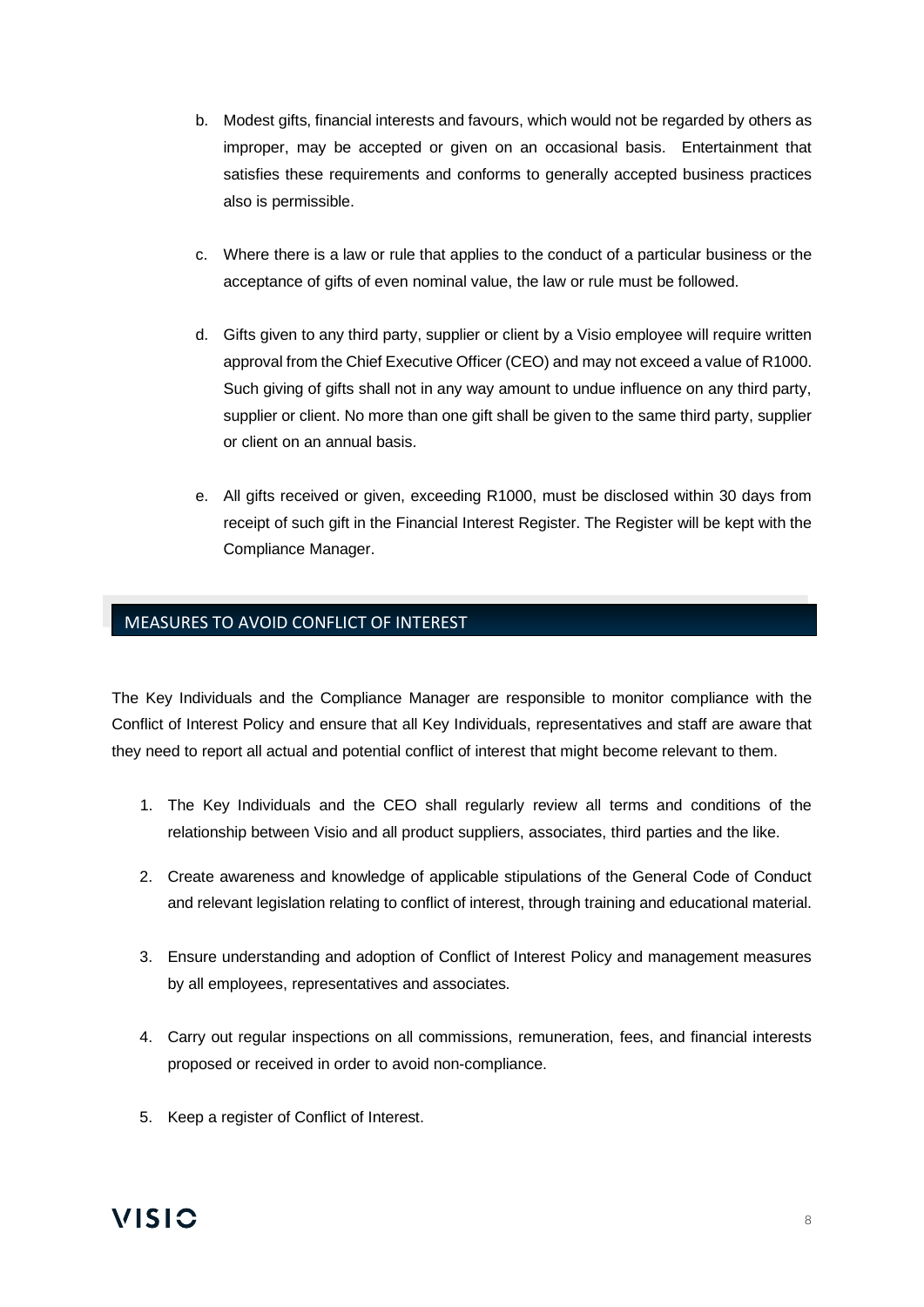- 6. Once a conflict of interest has been identified it needs to be appropriately and adequately managed.
- 7. We may decline to act for a client in cases where we believe the conflict of interest cannot be managed in any other way.

The Key Individuals and the Compliance Manager will assess each conflict, including whether the conflict is actual or perceived, what the value of the conflict or exposure is and the potential reputational risk. Compliance and management then agree on the controls that need to be put in place to manage the conflict.

Any financial interest described below that does not fall within the provisions permitted "Financial Interests" is prohibited and may not be accepted:

- ❖ Any cash payment received from any third party.
- ❖ Any cash equivalent received from any third party.
- ❖ Any voucher received from any third party.
- ❖ Any gift received from any third party.
- ❖ Any service received from any third party.
- ❖ Any advantage received from any third party.
- ❖ Any benefit received from any third party.
- ❖ Any discount received from any third party.
- ❖ Any domestic or foreign travel received from any third party.
- ❖ Any hospitality received from any third party.
- ❖ Any accommodation received from any third party.
- ❖ Any sponsorship received from any third party.
- ❖ Any other incentive or valuable consideration received from any third party.

## • **SPECIAL CIRCUMSTANCES AND CONDITIONS**

Visio understands the importance of fostering relationships with third parties, suppliers, and clients.

Any exceptions to the above disclosure requirements, any employee participation or attendance at bona-fide business events will be subject to the following conditions:

- a. Prior approval from the CEO and
- b. It must be an existing third party, supplier or client who must be in attendance at the event.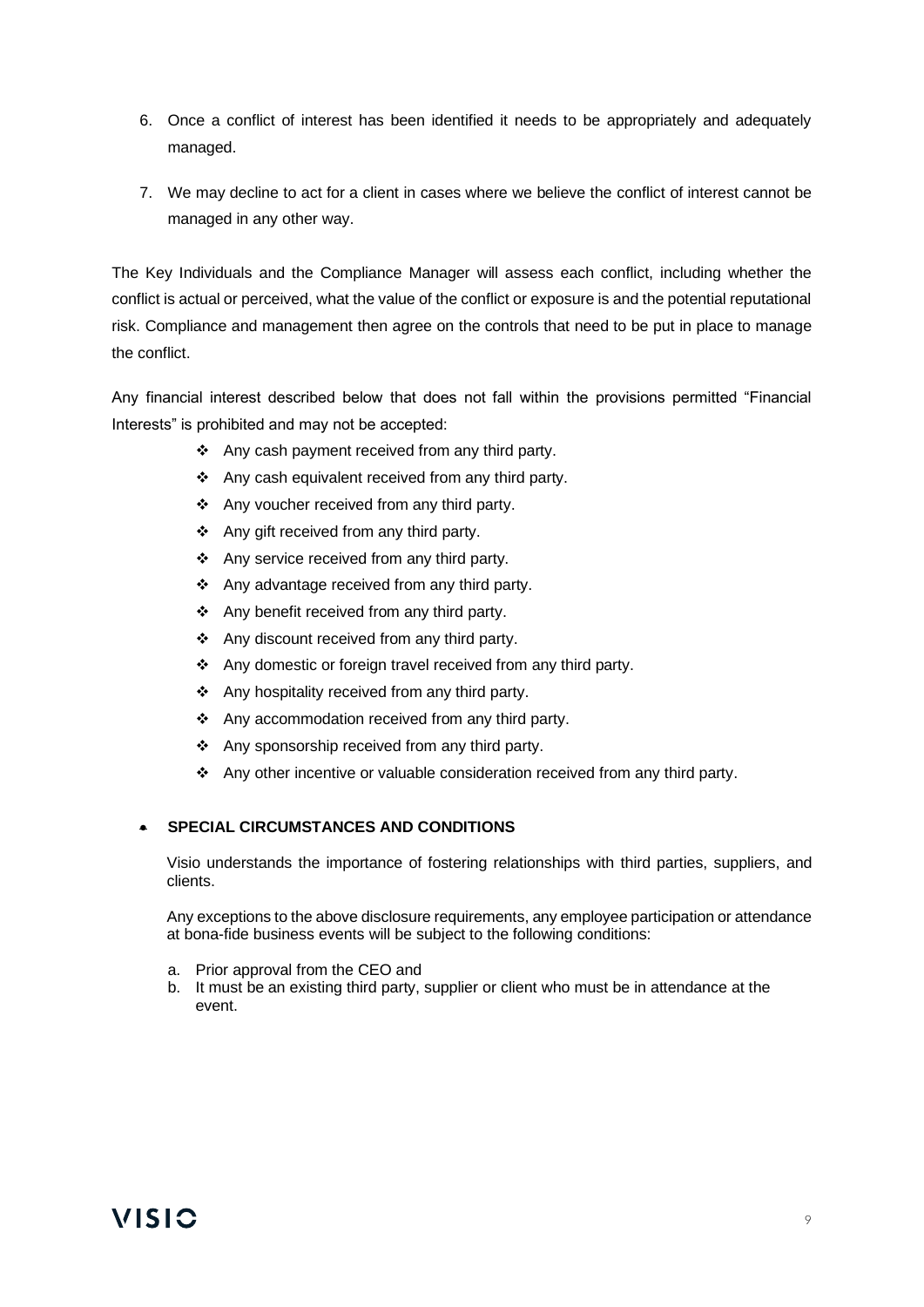# DISCLOSURE OF CONFLICT OF INTEREST

- 1. At the earliest reasonable opportunity, Visio and its representative must, in writing, disclose to a client any conflict of interest in respect of that client including –
	- ❖ Measures taken to avoid or mitigate the conflict;
	- ❖ Any ownership interest or financial interest that the provider or representative may be or become eligible for;
	- $\div$  The nature of the relationship or arrangements with a third party that gives rise to a conflict of interest in sufficient detail to enable the client to understand the exact nature of the conflict of interest.
- 2. At the earliest reasonable opportunity, Visio and its representative must, in writing, inform a client of the Conflict of Interest Policy and how it may be accessed.
- 3. Notification of an actual or potential conflict of interest should be reported to a person with responsibility for the issue or area, such as the relevant management team, supervisor, head of the department or key individual. Should uncertainty regarding a possible conflict of interest arise, clarity must immediately be sought from the Key Individuals or the Compliance Manager.
- 4. In accordance with an employee's obligation to act in the best interest of his or her employer, it is not permissible for employees to engage in conduct that would amount to a conflict of interest with Visio or its clients.
- 5. Staff that fail to disclose a potential or actual conflict of interest in accordance with this policy may be liable to disciplinary procedures as governed by relevant industrial awards or agreements.

# PROCESSES, PROCUDURES AND INTERNAL CONTROLS TO FACILITATE COMPLIANCE WITH THE POLICY

- 1. Upon joining Visio, every member of staff receives a copy of the Conflict of Interest Policy and signs an acknowledgment of receipt and review.
- 2. Every staff member must have a copy of the Conflict of Interest Policy, or access to the latest electronic copy, and declare compliance with Conflict of Interest Policy annually.

# **VISIC**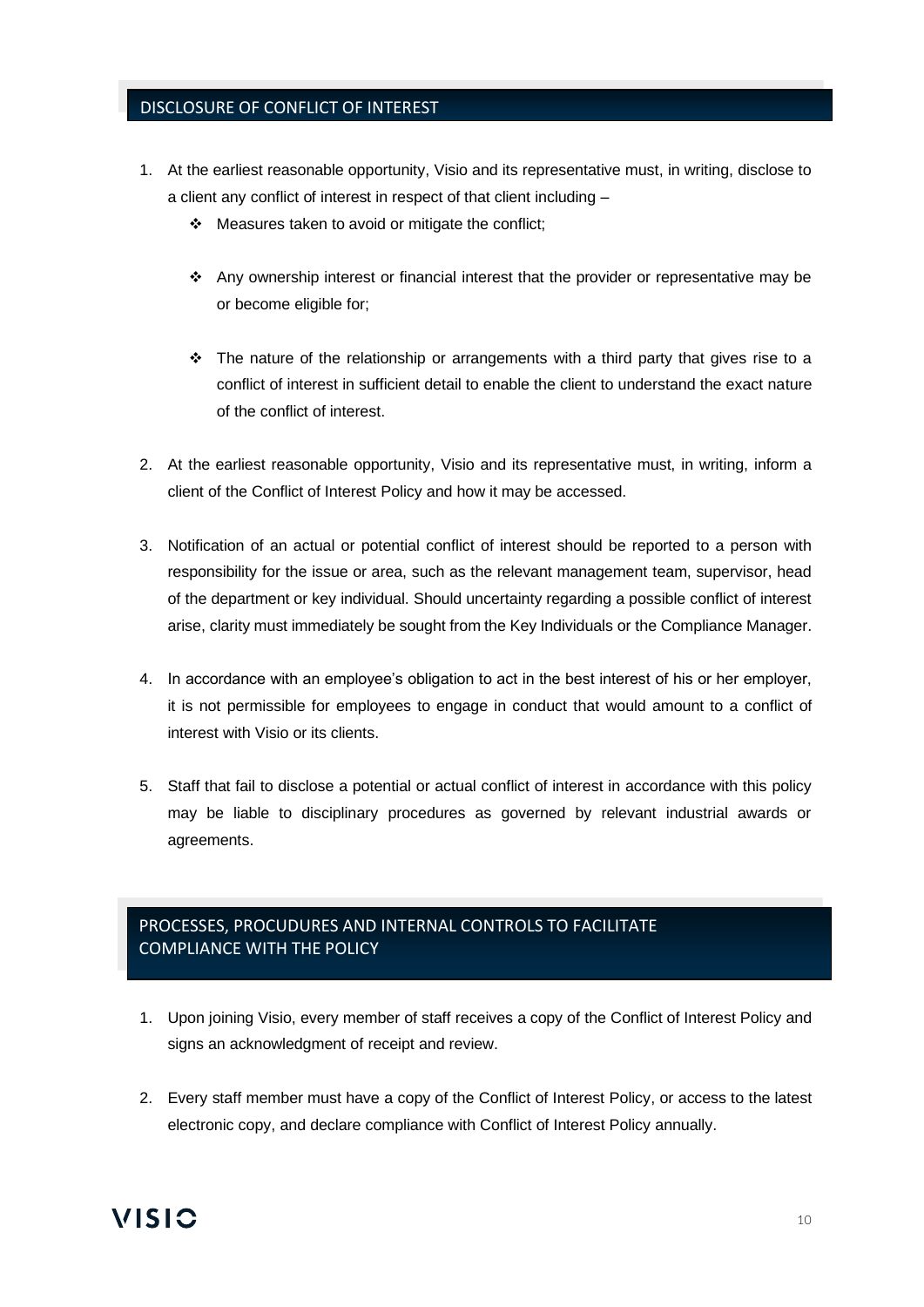- 3. All employees shall, on a periodic basis, receive the necessary guidance and training to ensure compliance with the Conflict of Interest Policy.
- 4. If a potential conflict of interest arises, the transaction must first be discussed with management before entering into the transaction.
- 5. The Conflict of Interest Policy, and related policies, will be reviewed and approved by the Board of Directors annually.

# CONSEQUENCES OF NON-COMPLIANCE WITH THE POLICY BY THE PROVIDERS' EMPLOYEES AND REPRESENTATIVES

- 1. Non-compliance with this policy and the procedures described in it may be considered to be misconduct and employees may be subject to disciplinary action that may lead to dismissal or in the case of representatives, possible debarment with the FSCA.
- 2. Every staff member will be sent a copy of the policy.
- 3. Should any employee be in any doubt as to the applicability of this policy, the Compliance Manager should be consulted.
- 4. Non-compliance with this policy and the procedures described in it may be considered to be misconduct and employees may be subject to disciplinary action that may lead to dismissal.

## RENUMERATION POLICY

Visio's renumeration policy is:

- 1. Employees receive a basic salary;
- 2. Employees receive a bonus based on performance and allocated at the discretion of management;
- 3. Long-standing employees receive a shareholding in Visio;
- 4. Employees that are shareholders of Visio receive dividends as and when declared by Visio.

Visio does not incentivise representatives for promoting its products and representatives do not promote products of any other service provider.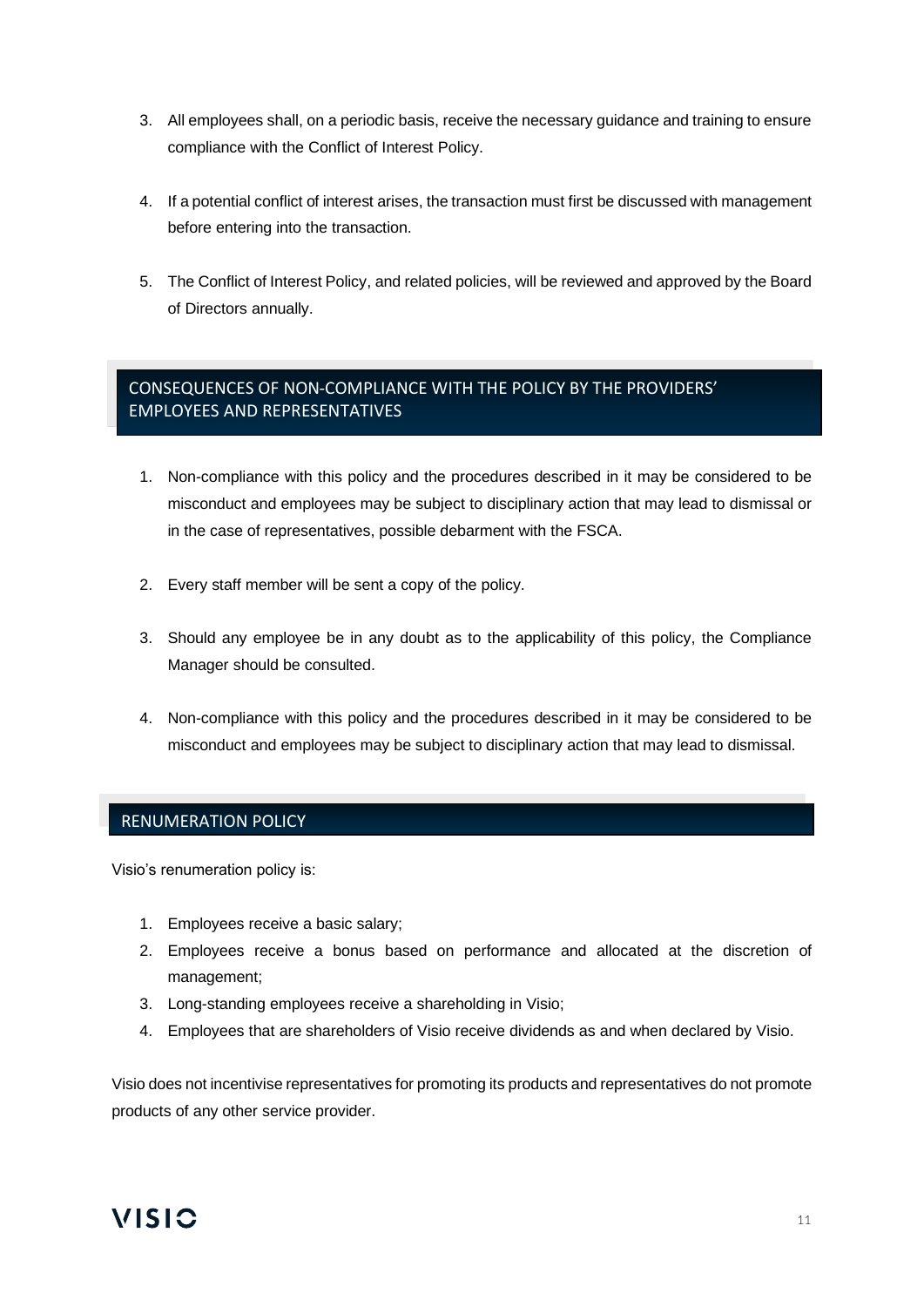# LIST OF ALL VISIO ASSOCIATES

- 1. Visio Capital Management (Pty) Ltd (15.31%)
- 2. Royal Investment Managers (Pty) Ltd (32,1%)

Visio has implemented the registers below:

- ❖ Nature and Extent of Ownership interests
- ❖ Financial Interest Received
- ❖ Nature and Extent of Business Relationships

At Visio we believe in open, honest, and transparent interactions with our clients. In the course of our business activities, situations may arise whereby we may become entitled to certain financial interests supplied by external parties in addition to the commission that we earn or the fees that we charge.

At Visio we take pride therein that our advice and services are objective and free of external influence, but wish to disclose to you, our valued client, that we have received the following financial interests and wish to disclose the value and the reason for receiving the financial interests.

We do not believe that the financial interests received constitute a conflict of interest but would gladly address any concerns you may have. These are contained in the Financial interest received register, which is available upon request.

We may also enjoy a preferred status with one or more of the products suppliers' companies with whom we hold contracts. This status allows us and our customers certain benefits when dealing with these providers.

We similarly make every effort to ensure that our advice is not influenced by our status with any one product supplier but believe that disclosure of these business relationships and the benefits they include, allow you to make informed decisions. Business Relationship/ Association register available upon request.

In accordance with the General Code of Conduct we are required to disclose any ownership interest we may have in external parties. These are contained in the Ownership interest register, which is available upon request.

#### **Masthead Membership**

We are proud to state that we are members of the Masthead Financial Advisors Association. This association is a voluntary body of independent financial advisors, regulated by its own constitution and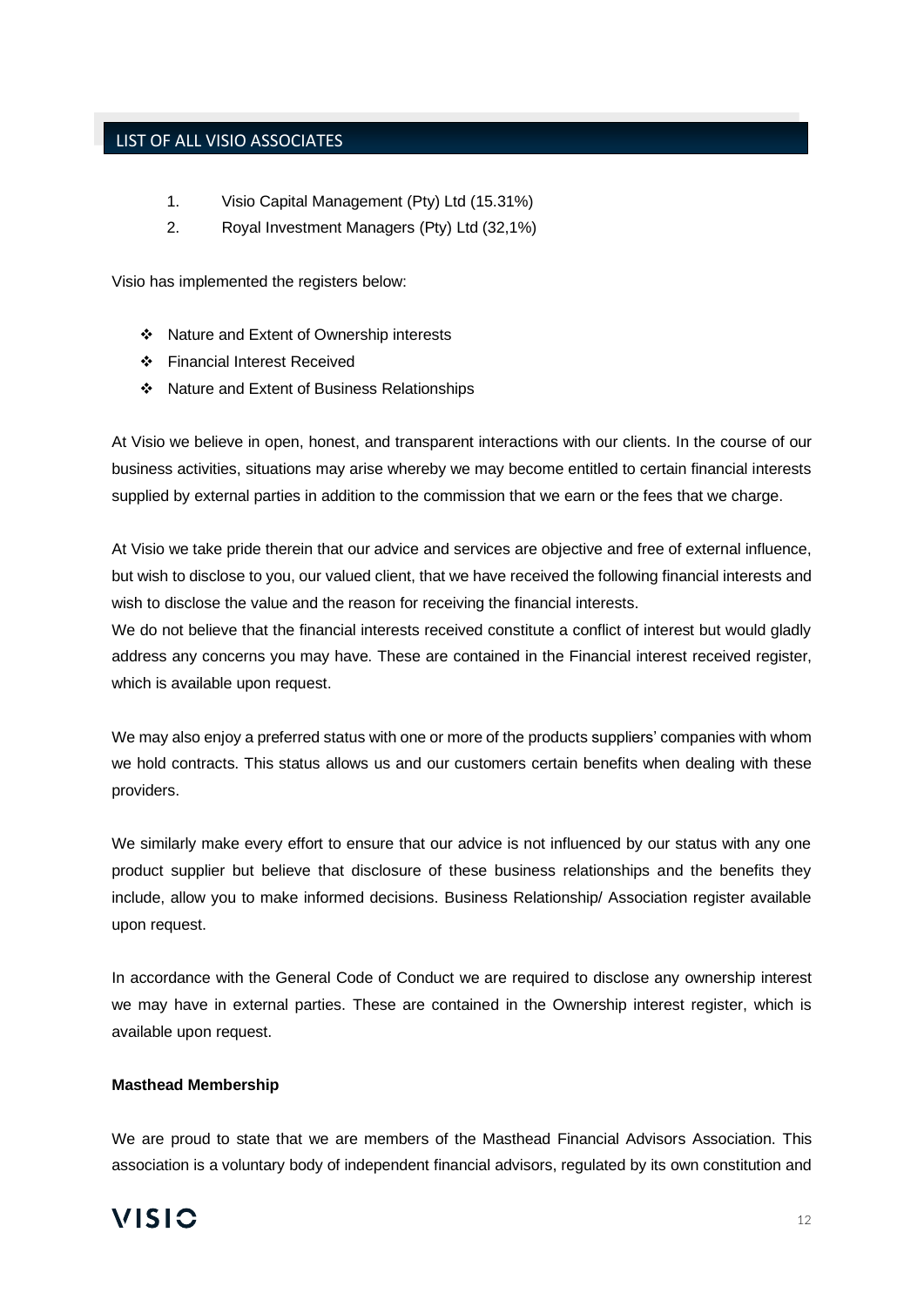code of conduct. This code of conduct requires its members to adhere to ethical and professional standards and to act in the best interest of our clients.

As members of the Association, we may become entitled to certain discounts by virtue of our membership.

The Masthead Financial Advisors Association holds 25% of the issued share capital in Masthead (Pty) Ltd, which is a separate legal entity that specialises in providing support services to independent financial services intermediaries. We have contracted with Masthead (Pty) Ltd to deliver certain services to us, including compliance services. For these services we pay a monthly service fee.

For the sake of full disclosure, please note that we derive no financial interest from Masthead other than services that are paid for.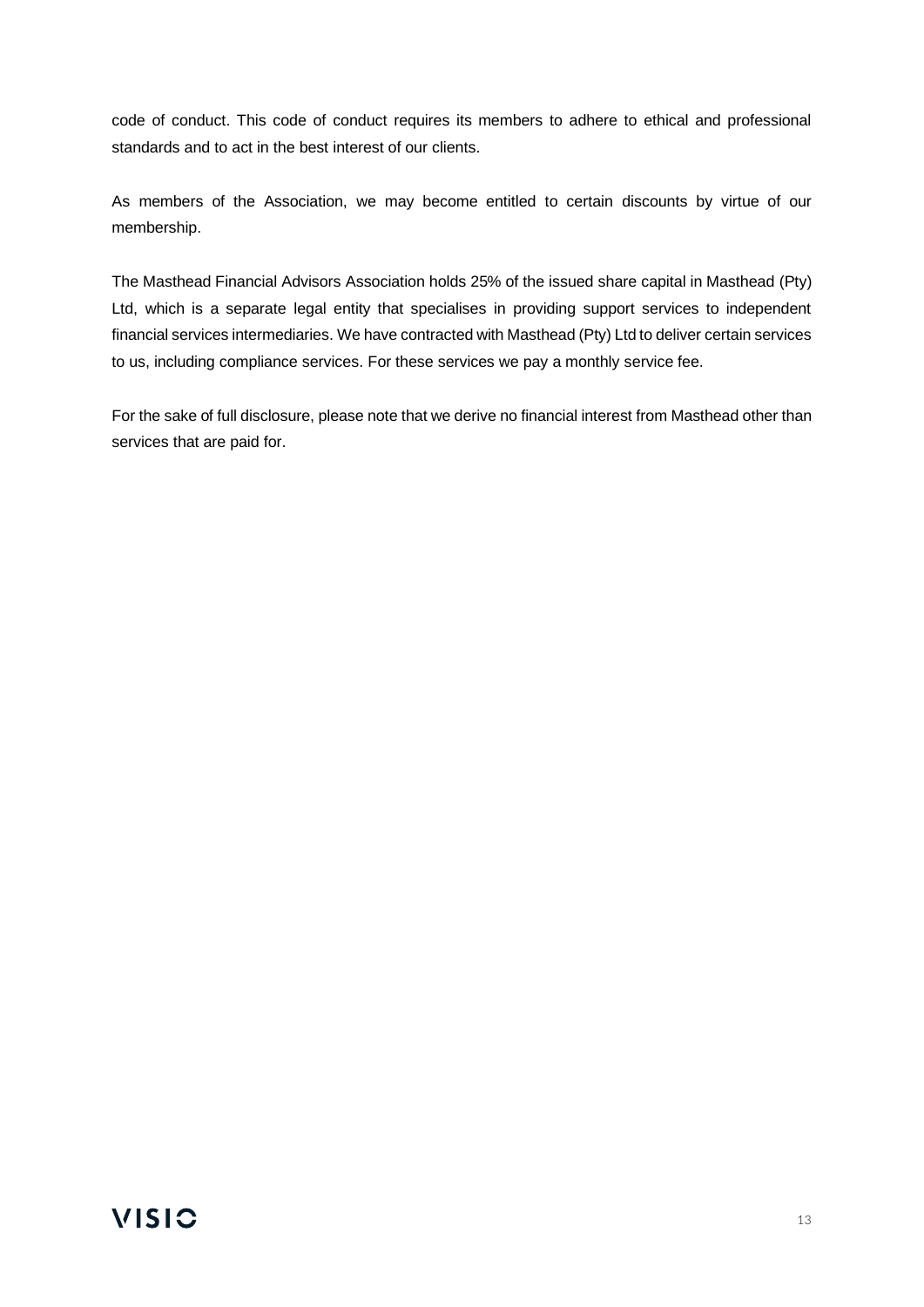# **ANNEXURE A**

**"Associate"** in relation to a company means any subsidiary or holding company of that company, any other subsidiary of that holding company and any other company of which that holding company is a subsidiary.

#### **"Distribution channel"** means -

- a. any arrangement between a product supplier or any of its associates and one or more providers of any of its associates in terms of which arrangement any support or service is provided to the provider or providers in rendering financial service to a client;
- b. any arrangement between two or more providers or any of their associates, which arrangement facilities, supports or enhances a relationship between the provider or providers and a product supplier;
- c. any arrangement between two or more suppliers or any of their associates, which arrangement facilities, supports or enhances a relationship between the provider or providers and a product supplier.

**"Employee"** means any person -

- a. employed by Visio or any of its subsidiaries;
- b. dealing or managing investments on behalf of Visio or any of its subsidiaries or its clients;
- c. who is privy to confidential or proprietary information which could result in a conflict of interest if the employee used the information to his/her advantage;
- d. fixed term contractors and connected persons.

**"Fair value"** has the meaning assigned to it in the Companies Act 71 of 2008 and the financial standards adopted.

#### **"Gifts" include:**

any cash, cash equivalent, voucher, gift, service, advantage, benefit, discount, domestic or foreign travel, hospitality, accommodation, sponsorship, other incentive, or valuable consideration other than financial industry invitations.

"I**mmaterial financial interest**" means any financial interest with a determinable monetary value, the aggregate of which does not exceed R1 000 in any calendar year from the same third party in that calendar year received by –

- ❖ a provider who is a sole proprietor; or
- ❖ a representative for that representative's direct benefit;
- ❖ a provider, who for its benefit or that of some or all its representatives, aggregates the immaterial financial interest paid to its representatives.